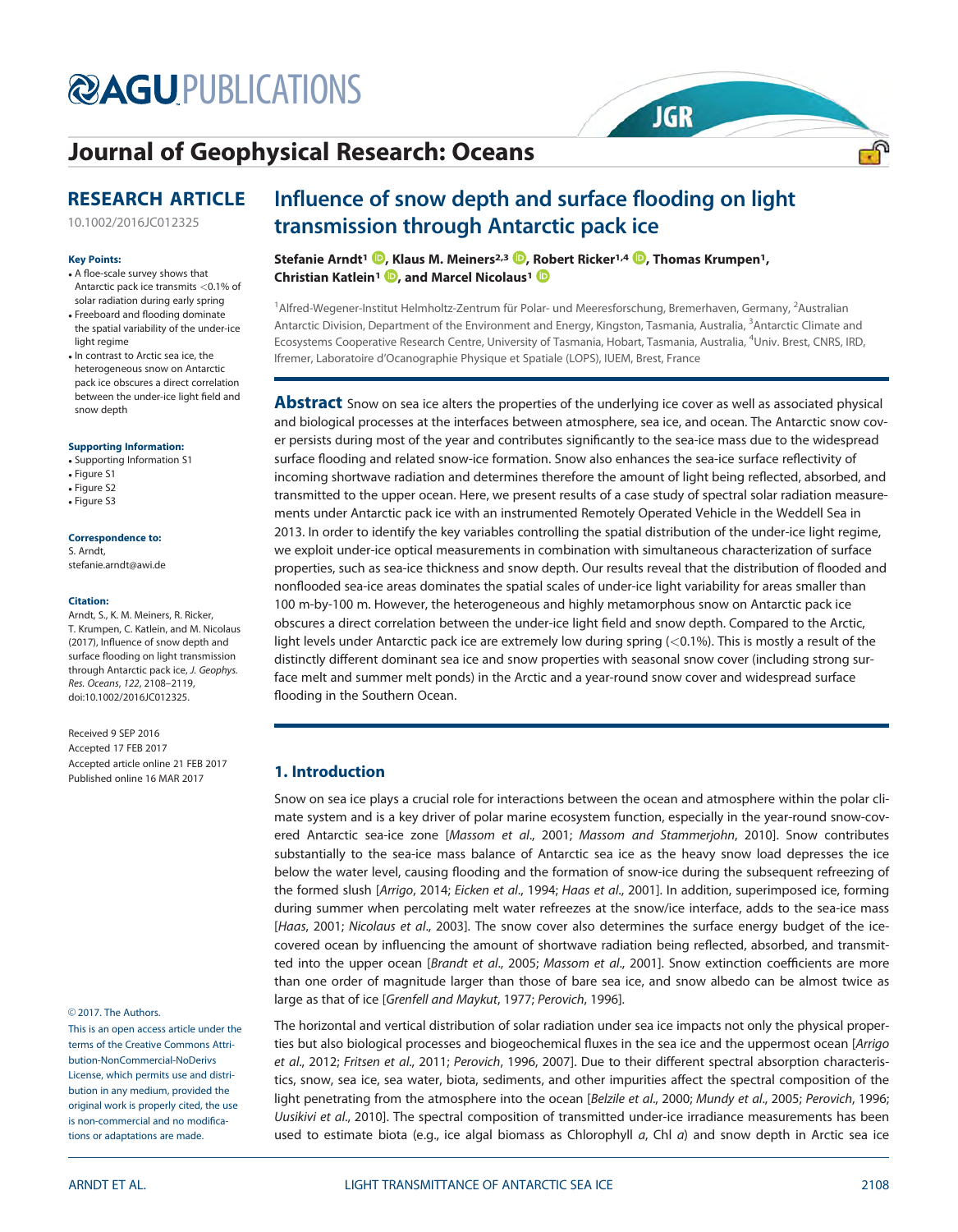[Campbell et al., 2015; Mundy et al., 2007]. The latter is also of high interest in Antarctic pack ice, since comprehensive snow measurements from space and/or in situ measurements are lacking. In a recent study, Melbourne-Thomas et al. [2015] applied normalized difference indices of under-ice irradiance spectra to develop algorithms to estimate snow depth in Antarctic pack ice.

Optical properties of Arctic sea ice, in particular the effects of spatial variations of snow and sea-ice surface properties on the under-ice light regime, are relatively well studied [Frey et al., 2011; Katlein et al., 2015; Light et al., 2008; Nicolaus et al., 2012; Perovich, 1996; Perovich et al., 1998]. Investigations of the under-ice light regime in the ice-covered Arctic Ocean have been carried out as either local point measurements using radiometers mounted to retractable L-shaped arms or with instrumented Remotely Operated Vehicles (ROV) which allow investigations on larger spatial scales ( $>$ 1000 m<sup>2</sup>) [Nicolaus et al., 2012; Perovich, 1996; Perovich et al., 2011]. The results reveal strong correlation between the spatial variations in light transmittance of Arctic sea ice, and the prevalent ice type (first-year/multiyear ice) and its surface properties (e.g., melt pond coverage, snow cover), respectively. On large scales, the ice thickness distribution is the main driver of the spatial variability in the under-ice light field [Katlein et al., 2015]. Using these relationships, Arndt and Nicolaus [2014] were able to derive a seasonality for under-ice radiation for the Arctic Ocean based on ice type and surface characteristics.

In contrast, the information on the optical properties of Antarctic sea ice, especially free-drifting pack ice, remains extremely sparse [Fritsen et al., 2011; Michael and Higgins, 2014]. To our knowledge, only point measurements of under-ice irradiance spectra (L-arm measurements) were collected during field campaigns, e.g., the Winter Weddell Outflow Study (WWOS) in the Weddell Sea in austral summer 2006 [Lemke, 2009], the Sea Ice Mass Balance in the Antarctic (SIMBA) campaign in the Bellingshausen Sea in 2007 [Fritsen et al., 2011], followed by two Sea Ice Physics and Ecosystems Experiment voyages (SIPEX1 and SIPEX-2) in East Antarctica in austral spring 2007 and 2012 [Meiners et al., 2016; Worby et al., 2011].

In this case study, we present the first data on the spatial variability of sea-ice physical parameters and their influence on solar radiation under Antarctic pack ice. Under-ice solar radiation was measured with an ROV instrumented with a radiometer and sensors supporting under-ice navigation. In order to identify key processes controlling the spatial distribution of the under-ice light field in an area of approximately 100 m-by-100 m, we combine under-ice optical measurements with coincident characterization of the surface properties, such as sea-ice thickness and snow depth. Results are discussed in context of recent studies on the spatial variability of the Arctic under-ice light field focusing on the distinctly differing surface properties between the northern (e.g., summer melt ponds) and southern (e.g., year-round snow cover, surface flooding) hemisphere sea-ice covers.

# 2. Data and Methods

# 2.1. Study Site and Measurements

ROV measurements were carried out during the expedition ANT-29/7 of the German ice-breaker R/V Polarstern during the "Winter studies on sea ice and key species" (WISKEY) project in the northern Weddell Sea (Figure 1) [Meyer and Auerswald, 2014]. The described sea-ice floe was surveyed during the second ice camp at about 60.78°S and 26.36°W. Measurements with an ROV were carried out from 18 to 26 September 2013 on a 100 m-by-100 m grid during 17 dives. The sea-ice surface conditions were stable during this period, which allows merging all under-ice measurements into one data set for the following analyses (S1). The ROV was instrumented with an upward-looking RAMSES-ACC (Advanced Cosine Collector) spectral radiometer (Trios GmbH, Rastede, Germany) to measure downwelling planar under-ice spectral irradiance (320– 950 nm) and an upward-looking Valeport VA500 altimeter to measure the distance between the ROV and the bottom of the sea ice. The ROV position was determined using a long baseline positioning system (LBL) consisting of a Woods Hole Oceanographic Institution (WHOI) FSK micromodem equipped with an ITC 3013 transducer (mounted on the ROV) and interrogating four Benthos XT-6001 transponders (15 m depth) which were coupled to surface GPS units and spaced around the survey site in a rectangle with 400 m side length [e.g., Williams et al., 2013]. The surface GPS were also used for precise coregistration of temporally displaced surface measurements using GPS equipped snow and total-ice-thickness instruments, i.e., accounting for ice-floe drift and rotation in-between ROV- and surface measurements [e.g., Williams et al., 2013]. Incident solar irradiance was measured synchronously with a reference RAMSES-ACC sensor next to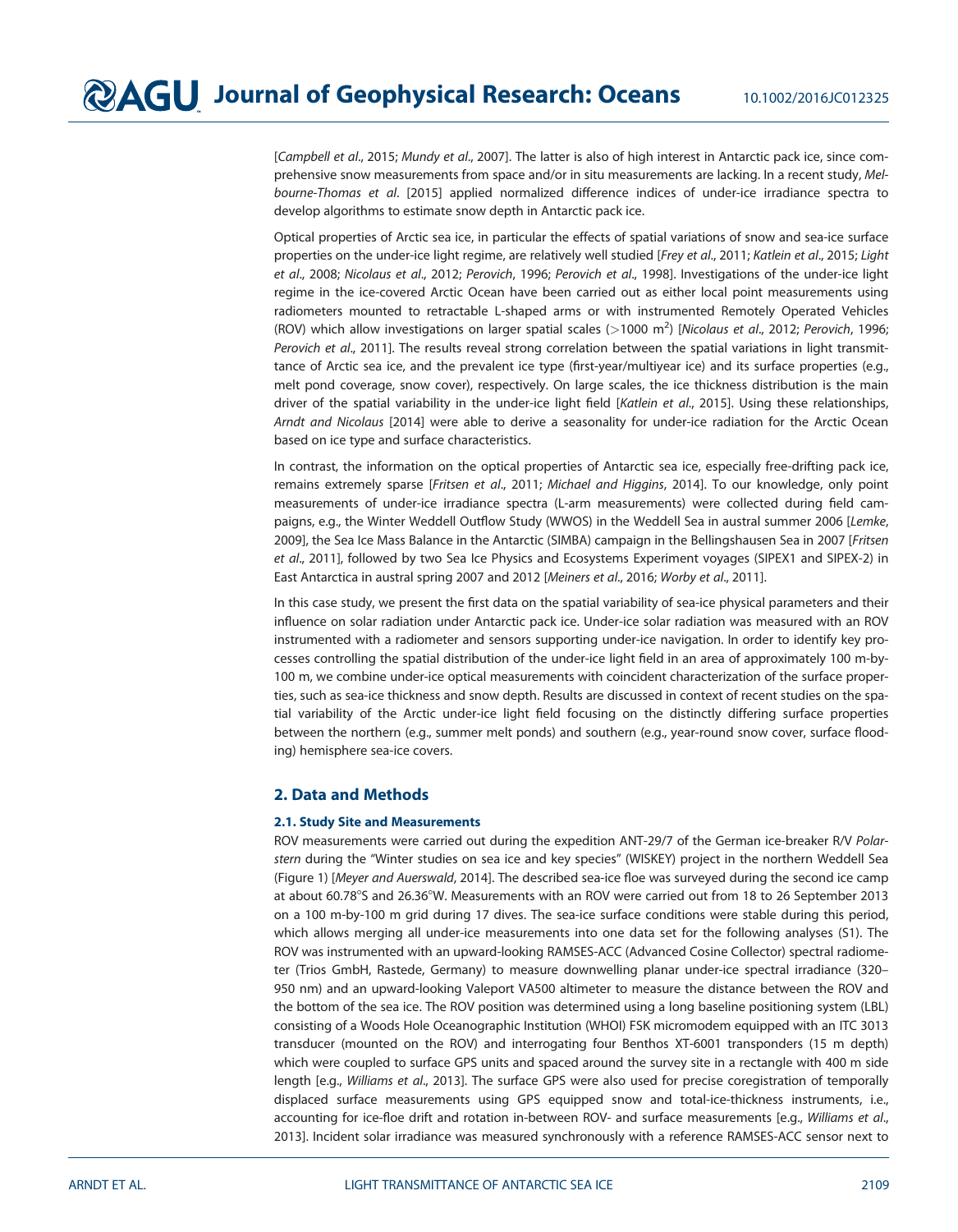

the ROV grid on the sea-ice surface. Surface measurements of sea-ice thickness and snow depth were conducted after the ROV measurements to avoid disturbance of the snow cover.

For all presented broadband values, the hyperspectral measurements were integrated over the range of Photosynthetically Active Radiation (PAR) from 400 to 700 nm after interpolation to a spectral resolution of 1 nm [Nicolaus et al., 2010]. Details on the processing of the optical data and the calculation of the transmittance as a ratio of under-ice irradiance and incoming solar irradiance are described in Nicolaus et al. [2010] and Nicolaus and Katlein [2013]. Instead of correcting all under-ice irradiance data to the ice-ocean interface, only data points with a maximum ROVice distance of 2 m were taken into account. This resulted in a

Figure 1. Ice-station location sampled during voyage ANT-29/7 (PS81, WISKEY) with R/V Polarstern in the Weddell Sea from 18 to 26 September 2013. The background image shows the sea-ice concentration on 18 September 2013 provided by [www.meereisportal.de.](http://www.meereisportal.de)

total of 4586 valid under-ice irradiance and light transmission spectra. To account for multiple sampling due to overlapping ROV tracks and position errors, all data were regridded by averaging all measurements taken within a grid cell of 2 m-by-2 m. All grid cells overlap for 1m translating to an effective grid resolution of 1 m (running mean).

In addition to the optical measurements with the ROV, total sea-ice thickness (sea-ice thickness plus snow depth) was measured on the entire ice floe and particularly on the ROV survey grid with a ground-based multifrequency electromagnetic induction instrument (GEM-2, Geophex Ltd.) [Hunkeler et al., 2016]. The instrument was mounted on a modified plastic sled and pulled over the snow surface. A GPS-equipped Magna Probe (Snow Hydro, Fairbanks, AK, USA) was operated simultaneously in order to obtain snow depth along the GEM-2 tracks. Snow depth measurements were taken every 1.5–2.5 m along the track. Sea-ice thickness was then calculated as the difference of total sea-ice thickness and snow depth. Both sea-ice thickness and snow depth measurements were interpolated to the locations of the under-ice measurements using nearest-neighbor resampling.

# 2.2. Data Analyses

# 2.2.1. Ice Freeboard and Flooding

Ice freeboard, F, is controlled by the difference between sea-ice buoyancy and snow load. Especially for the ice-covered Southern Ocean, two typical states of sea ice must be distinguished, one with the snow/ice interface above the sea level (positive freeboard, Figure 2a), and the other with the snow/ice interface below the sea level (negative freeboard, Figure 2b). For the case of a positive freeboard (Figure 2a), the ice buoyancy of floating sea ice is defined by the density of sea ice,  $\rho_{\rm i}$ , the density of seawater,  $\rho_{\rm w}$ , and the seaice thickness, I, while the snow load is calculated from the density of snow,  $\rho_s$ , and the snow depth, S [Lange et al., 1990; Sturm and Massom, 2010]. Assuming a hydrostatic equilibrium for a floating snow-covered seaice floe, ice freeboard, F, can be calculated by

$$
F = \frac{1 \cdot (\rho_w - \rho_i) - S \cdot \rho_S}{\rho_w}.
$$
\n(1.1)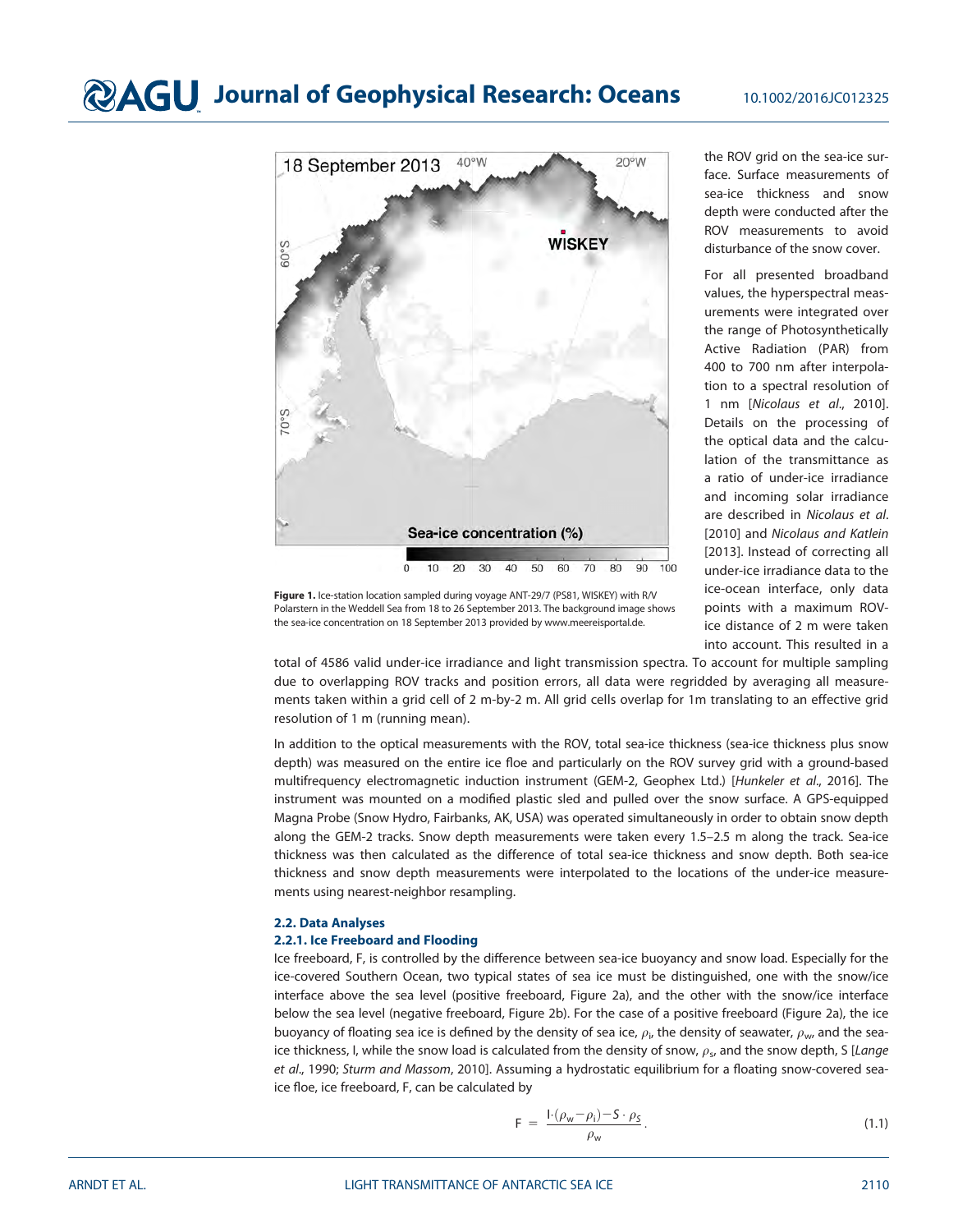

Figure 2. Two typical states of Antarctic sea ice. (a) Positive freeboard with the snow/ice interface above the sea level. (b) Negative freeboard with the snow/ice interface below the sea level. The flooded snow (slush) is referred to as (negative) freeboard and is assumed to have the same density as sea ice.

A negative freeboard is associated with flooding at the snow/ice interface leading to the formation of slush and snow-ice at the snow/ice interface (Figure 2b), which can therefore be assumed to have the same density as sea ice [Knight, 1988]. Therefore, as soon as F gets negative (equation (1.1)), the slush layer thickness, and thus the freeboard is calculated as

$$
S_{wet} = -F = S + \frac{I + S}{1 + \frac{\rho_s}{\rho_w - \rho_i}}.
$$
 (1.2)

In this study, constant densities for seawater, sea ice, and snow of 1023.9, 915.1, and 300 kg  $m^{-3}$  are assumed, respectively [Yi et al., 2011].

### 2.2.2. Extinction Coefficient

Extinction coefficients describe the attenuation of light penetrating from the air-snow/ice interface to the ice-ocean interface due to scattering and absorption [Perovich, 1996]. Spectrally resolved bulk extinction coefficients  $\kappa_d$  were calculated from light transmittance, T, and total sea-ice thickness (ice thickness plus snow depth),  $I + S$ ,

$$
\kappa_{\mathbf{d}}(\lambda) = -\frac{\ln\left(\mathsf{T}(\lambda)\right)}{1+S}.\tag{2}
$$

To investigate the difference of light attenuation characteristics of snow and sea ice, we fitted a multiple exponential model to estimate single ice and snow extinction coefficients,  $\kappa_{\text{ice}}$  and  $\kappa_{\text{snow}}$ , dependent on the respective ice thickness, I, and snow depth, S,

$$
T(I, S, \lambda) = exp(-\kappa_{ice}(\lambda) \cdot I) \cdot exp(-\kappa_{snow}(\lambda) \cdot S).
$$
 (3.1)

Taking into account an additional flooding layer at the snow/ice interface, and therefore extending the multiple exponential model toward a third component for flooded snow (F,  $\kappa_{\text{slush}}$ ), leads to:

$$
\tau(l, S, F, \lambda) = \exp(-\kappa_{\text{ice}}(\lambda) \cdot l) \cdot \exp(-\kappa_{\text{snow}}(\lambda) \cdot S) \cdot \exp(-\kappa_{\text{slush}}(\lambda) \cdot |F|). \tag{3.2}
$$

To solve equations (3.1) and (3.2) for the attenuation coefficients, the Curve fitting toolbox of the statistical software Matlab was used by applying a multiple nonlinear least square regression algorithm. Uncertainties are given as a function of the accuracy of the retrieved sea-ice thickness, which is given as 0.1 m for the used GEM-2 [Hunkeler et al., 2015]. The contribution of the snow-depth uncertainty as well as the uncertainties of the applied densities of snow, sea ice, and the slush layer are proved to be small compared to the contribution of the sea-ice thickness retrieval.

# 2.2.3. Normalized Difference Index (NDI)

Normalized difference indices (NDIs) of under-ice irradiance spectra have been used to investigate the relationship between e.g., snow depth and transmitted spectra under sea ice. Following Mundy et al. [2007], NDIs were calculated for all wavelength combinations (400–700 nm) of  $\lambda_1$  and  $\lambda_2$  from transmitted underice irradiance spectra  $E_d(\lambda)$ , through the entire snow and ice column, according to

$$
NDI = \frac{E_d(\lambda_1) - E_d(\lambda_2)}{E_d(\lambda_1) + E_d(\lambda_2)}.
$$
\n(4)

The subsequent spectral correlation surfaces were constructed from the Pearson's correlation coefficients calculated from correlations of NDIs for each wavelength pair and snow depth [Mundy et al., 2007].

# 3. Results

### 3.1. Physical Properties of the Ice Floe and Their Distribution Functions

The surveyed large ice floe (>1 km<sup>2</sup>) was a compound first-year sea-ice floe with significant deformation and variable snow cover. GEM2-based ice thickness and Magna Probe snow-depth surveys for the entire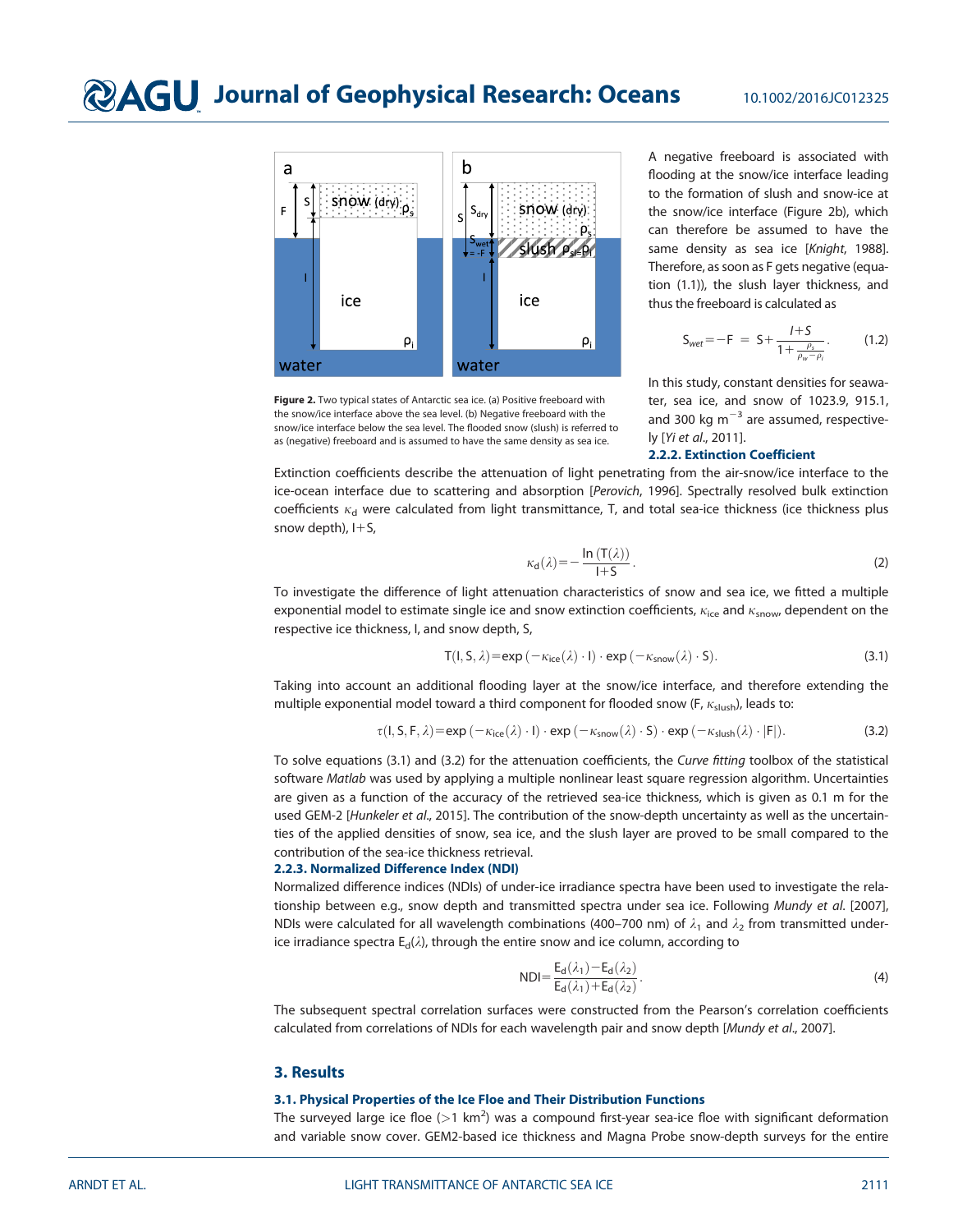Table 1. Summary Statistics for Measured and Calculated Physical Sea-Ice Parameters for the PS81 Data Set, Nonflooded Grid Cells Only (Positive Freeboard), and Flooded Grid Cells Only (Negative Freeboard)<sup>a</sup>

| Parameter                              |                      | All Data Points<br>$(n = 4595)$        | Nonflooded Data<br>Points Only ( $n = 1080$ ) | <b>Flooded Data Points</b><br>Only ( $n = 3515$ )      |
|----------------------------------------|----------------------|----------------------------------------|-----------------------------------------------|--------------------------------------------------------|
| Sea-ice thickness (m)                  |                      | $0.93 \pm 0.45$                        | $1.42 \pm 0.51$                               | $0.78 \pm 0.30$                                        |
| Snow depth (m)                         |                      | $0.39 \pm 0.13$                        | $0.30 \pm 0.12$                               | $0.42 \pm 0.12$                                        |
| Ice freeboard (m)                      |                      | $-0.08 \pm 0.10$                       | $0.05 \pm 0.04$                               | $-0.12 \pm 0.07$                                       |
| Light transmittance                    | Mean<br>Mode         | $0.0024 \pm 0.0030$<br>0.0008          | $0.0019 \pm 0.0025$<br>0.0008                 | $0.0026 \pm 0.0031$<br>0.0008                          |
| Bulk extinction coefficient $(m^{-1})$ | Mean<br>Mode         | $5.52 \pm 1.66$<br>5.5                 | $4.49 \pm 1.54$<br>3.75                       | $5.84 \pm 1.56$<br>5.5                                 |
| Extinction coefficient $(m^{-1})$      | Ice<br>Snow<br>Slush | $6.829 \pm 0.045$<br>$7.737 \pm 0.049$ | $1.264 \pm 0.133$<br>$31.76 \pm 0.69$         | $2.06 \pm 0.97$<br>$31.22 \pm 0.53$<br>$6.21 \pm 3.23$ |

<sup>a</sup>Reported values are mean values ± its standard deviation or mode values. Extinction coefficients are estimated as bulk-extinction coefficients according to equation (2) and separated for ice and snow applying an exponential fit according to equation (3.1).



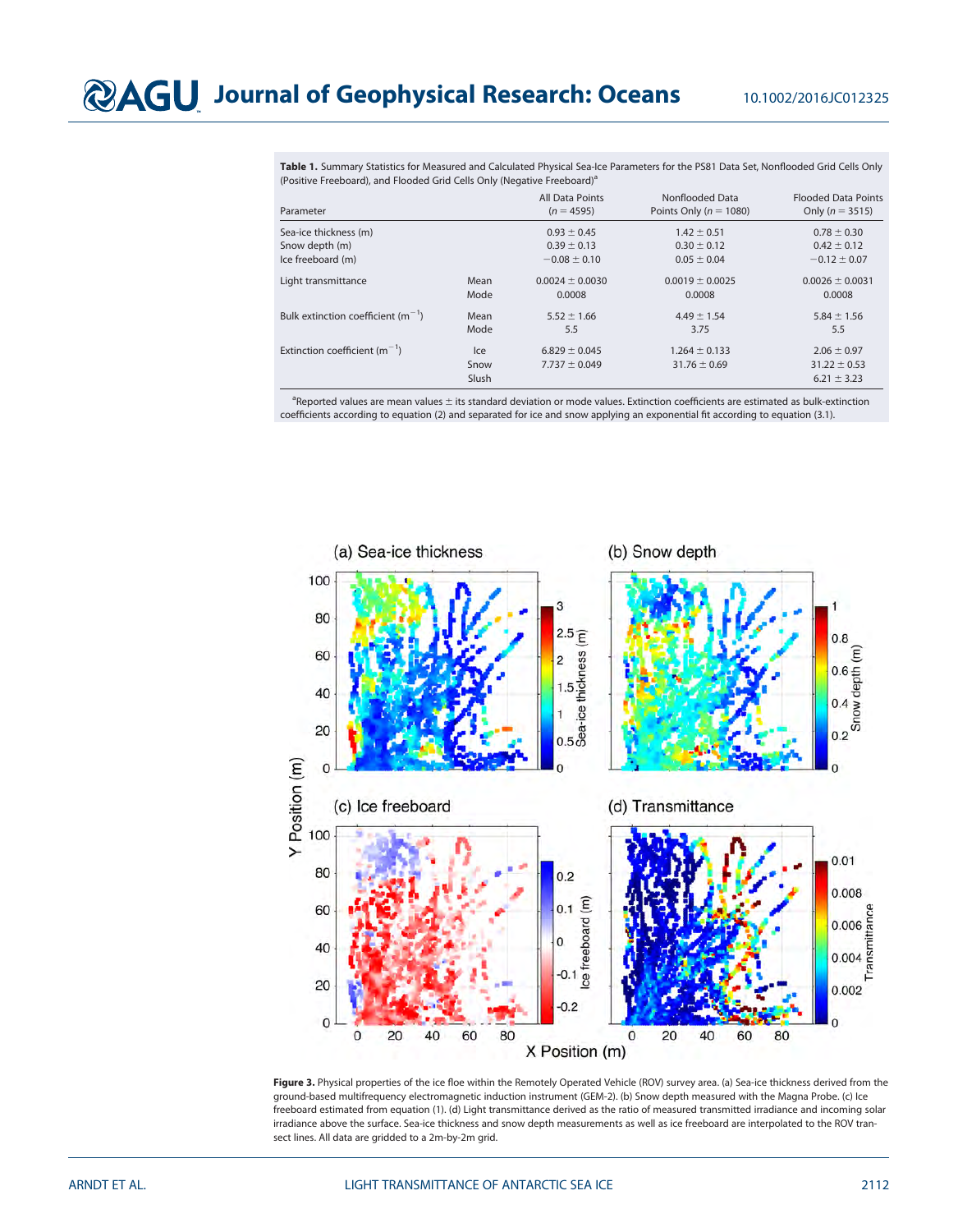

Figure 4. Histograms of (a) sea-ice thickness, (b) snow depth, (c) light transmittance, and (d) calculated bulk light extinction coefficients for the entire data set (black), nonflooded data points only (blue), and flooded data points only (red).

floe show a mean ice thickness and snow depth of  $1.00 \pm 0.48$  m and  $0.38 \pm 0.15$  m, respectively (S2). Considering the ROV grid only, which measured approximately 100 m-by-100 m, the mean sea-ice thickness decreased to 0.93  $\pm$  0.45 m with an additional snow layer of 0.39  $\pm$  0.13 m (Table 1). The estimated ice freeboard reveals that 77% of the surface layer in the ROV grid is assumed to be flooded with a maximum negative freeboard of up to 0.40 m (equation (1.2), Figure 3c, and Table 1). Excluding the flooded grid cells, the mode of the GEM2-derived sea-ice thickness distribution shifts toward higher values, from 0.7 m (all data points) to 1.5 m (nonflooded data points only, Figure 4a). The snow depth distribution has a modal value of 0.25 m for nonflooded data points and 0.4 m for the entire data set, respectively (Figure 4b). Also the mean snow depth is lower for nonflooded data points compared to flooded ones (0.30  $\pm$  0.12 m and 0.42  $\pm$  0.12 m, Table 1). This is expected, as thicker sea ice and less snow are clear indicators for nonflooded sea ice.

While the incoming solar radiation reached values between 90 and 260 Wm $^{-2}$ , only a small fraction ranging between almost 0 and 5  $Wm^{-2}$  was transmitted to the upper ocean (S3). The light transmittance distribution shows a modal value of 0.0008 (0.08%) for the entire data set (Figure 4c and Table 1). The right part of the ROV-grid (x > 40 m, Figure 3d) is dominated by a stronger variability in the light transmittance with values up to 0.05 (5%) leading to an overall mean light transmittance of 0.0024  $\pm$  0.0030 (0.24  $\pm$  0.30%). Distinguishing for flooded and non-flooded data points, the modal transmittance values remain both at 0.0008 (0.08%). In contrast, considering flooded areas only (Figure 3d and Table 1) the average transmittance shifts toward 0.0026  $\pm$  0.0031 (0.26  $\pm$  0.31%). Nonflooded areas show a lower averaged transmittance of  $0.0019 \pm 0.0025$  (0.19  $\pm$  0.25%).

### 3.2. Light Attenuation

Relating the (bulk) light transmittance to both sea-ice thickness and snow depth requires a multidimensional exponential model (equation (3.1)). Single snow and ice extinction coefficients were computed for both the entire data set and the subsets of flooded and nonflooded data points only. Analyzing the entire data set results in bulk extinction coefficients of 6.829  $\pm$  0.045 m $^{-1}$  and 7.737  $\pm$  0.049 m $^{-1}$  for sea ice and snow. The extinction coefficient for sea ice seems to be extremely high (expected between 0.8 and 1.5  $\mathrm{m}^{-1}$ ) [*Light*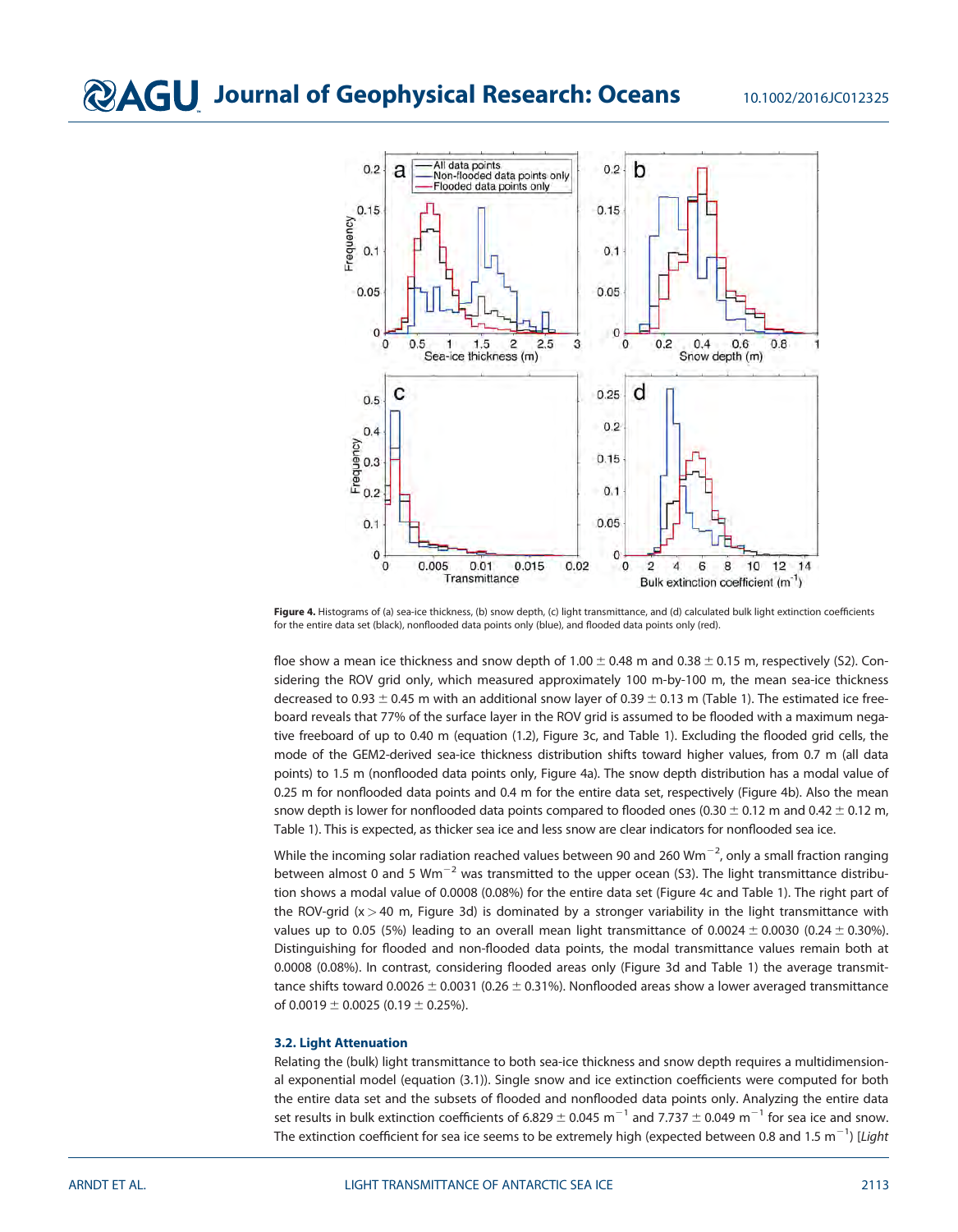# **QAGU** Journal of Geophysical Research: Oceans 10.1002/2016JC012325



Figure 5. Correlation surfaces of normalized difference indices (NDI) for snow depth for (a) all data points, (b) nonflooded data points only, and (c) flooded data points only.  $\lambda_1$  and  $\lambda_2$ indicate the used wavelength pairs according to equation (4).

*et al.*, 2008; Perovich, 1996] and for snow comparable low (expected between 10 and 100  $\text{m}^{-1}$ ) [Perovich, 2007; Warren, 1982]. The analysis shows that only 65% of variance in the under-ice light field can be explained by sea-ice thickness and snow depth. Extending the model toward a third component for the snow-slush layer on flooded areas only (equation (3.2)), the exponential fit explains still only 61% of the light transmittance variations and leads to extinction coefficients of 2.06  $\pm$  0.97 m<sup>-1</sup>, 6.21  $\pm$  3.23 m<sup>-1</sup>, and 31.22  $\pm$  0.53 m<sup>-1</sup> for sea ice, the flooding layer, and snow, respectively (Table 1). In contrast, fitting nonflooded data points only results in extinction coefficients for sea ice and snow differing by one order of magnitude, 1.264  $\pm$  0.133 m<sup>-1</sup> (sea ice) and 31.76  $\pm$  0.69 m<sup>-1</sup> (snow) and the exponential fit explains 74% of the light transmittance variations. These extinction coefficients are much more realistic and compare well with previously reported values [e.g., Grenfell and Maykut, 1977; Perovich, 1996, 2007].

Bulk light extinction coefficients calculated from bulk light transmittance and total ice thickness (sea-ice thickness plus snow depth, equation (2)) show a unimodal distribution for both the entire data set and the chosen subsets (Figure 4d). The modal bulk extinction coefficient for the entire data set and the flooded data points is 5.5 m $^{-1}$ , whereas bulk extinction coefficients are lower for nonflooded data points with a distinct modal value at 3.75  $\mathrm{m}^{-1}$ . The tail of the distribution is longer (maximum 14  $\mathrm{m}^{-1}$ ) for the entire data set than for the nonflooded data points only (maximum 10  $\mathrm{m}^{-1}$ ).

#### 3.3. Spectral Correlation Surfaces

Figure 5 shows the correlation surfaces of normalized difference indices (NDIs) for snow depth, which shows distinct changes between positive and negative correlations along the diagonal at approximately 440, 580, and 670 nm for both the entire data set and the nonflooded data points only. These sign changes are due to inflection points in the spectral attenuation and absorption of impurities (ice algae) and snow [Perovich, 1996], the almost linear increase in snow attenuation from 570 nm leads to a negative correlation coefficient [Mundy et al., 2007].

The correlations between the NDIs and snow depth are quite weak with correlation coefficients of 0.49, 0.52, and 0.57 for the entire data set, nonflooded, and flooded data points only, respectively. The highest absolute correlations were found at wavelength pairs of 613:581 nm (entire data set) and 613:580 nm (nonflooded data points only) while the one for flooded tends toward lower wavelengths (601:570 nm). The weakest pronounced effect of snow on the transmitted spectral irradiance is shown at wavelengths between 400 and 570 nm, and 620 and 700 nm, which can be associated with the prevalent biomass absorption in these wavelength bands [Ficek et al., 2004].

#### 3.4. Spectral Light Attenuation and Transmission

Figure 6 shows the mean spectral transmitted irradiance, light transmittance, and bulk extinction coefficients for the examined survey area distinguished for flooded and nonflooded areas (Figures 6a, 6c, and 6e) as well as subdivided into snow depth classes, one smaller than 0.2 m and the other one between 0.2 and 0.4 m for an equal sea-ice thickness of 0.8 to 1 m (Figures 6b, 6d, and 6f).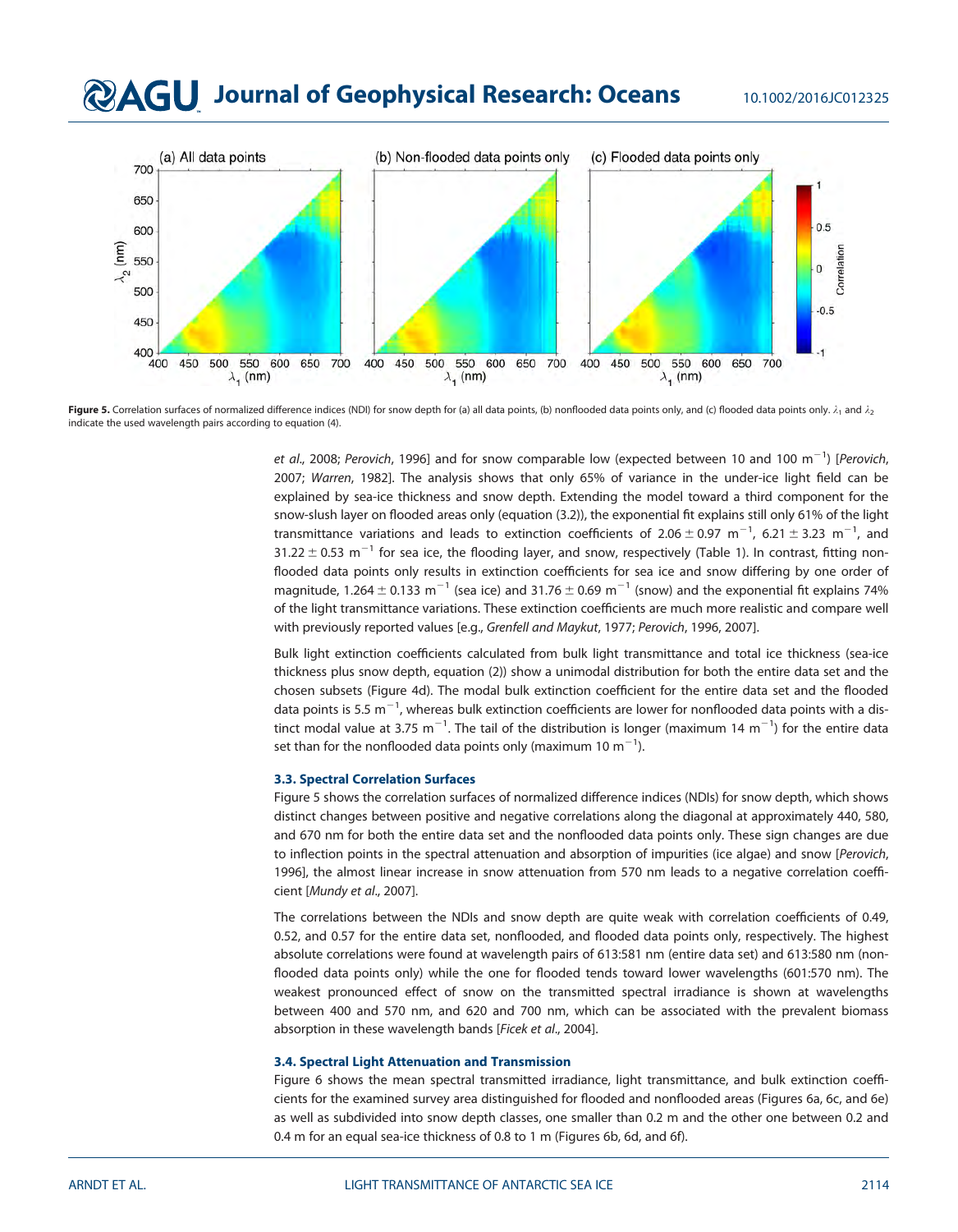

Figure 6. Mean spectral (a and b) transmitted irradiance, (c and d) light transmittance, and (e and f) bulk extinction coefficient for (a, c, e) flooded data points only (red), nonflooded data points only (blue) and (b, d, f) nonflooded data points only with a sea-ice thickness between 0.8 and 1 m subdivided into two snow classes: snow depth < 0.2 m (dotted lines) and snow depth > 0.2 m and < 0.4 m (dashed lines).

Flooded and nonflooded areas reveal the same spectral shape for transmitted irradiance, bulk light transmission, and bulk extinction coefficients, with flooded transmittance and under-ice irradiance values being slightly larger (Figure 6a). Extinction coefficients at PAR wavelengths were about 30% larger for flooded and denser snow than for nonflooded areas (Figure 6c). In both cases, the largest spectral light transmittance and smallest spectral bulk extinction coefficient were found between 470 and 570 nm. The absolute spectral minimum shifts from 520 nm for nonflooded data points to 550–560 nm for flooded data points, most likely as a result of increasing impurities in the slush layer. Moreover, transmitted irradiance and light transmittance decreases with increasing snow depth (Figure 6b), and thus increasing scattering in the snowpack. The spectral under-ice irradiance field and bulk extinction coefficients indicate less wavelength dependence below than above wavelengths of 570 nm. For wavelengths beyond 570 nm, light attenuation follows an almost linear increase (Figure 6d), a typical feature of higher ice absorption at longer wavelengths, which implicates a prominent decrease in the spectral transmitted irradiance and light transmittance (Figure 6b). Even though the absolute correlation coefficients with snow increase in the same wavelength range, the correlation is not significant (Figure 5), indicating the low spectral dependency of snow attenuation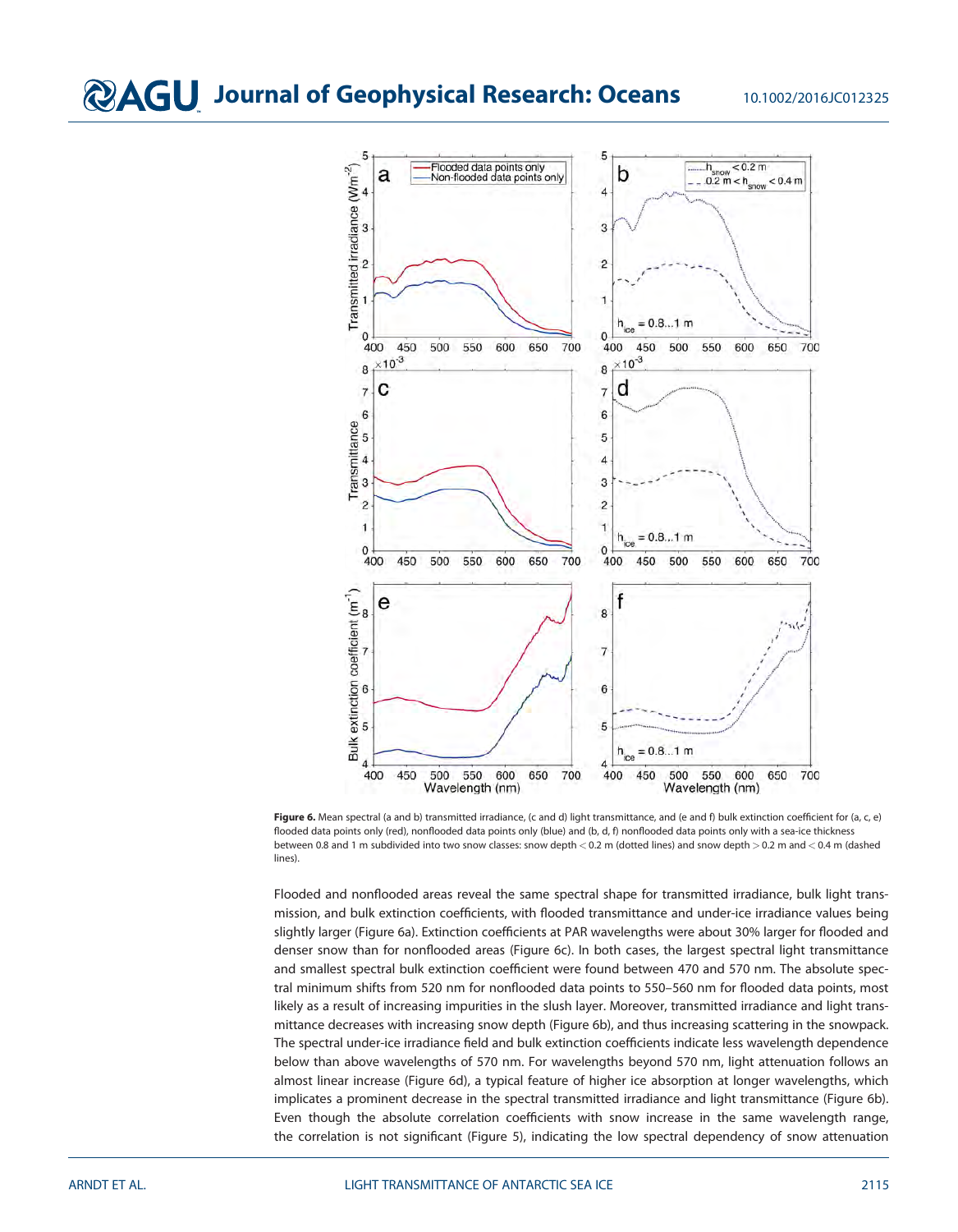[Perovich, 1996]. Our results for nonflooded data points only show a steeper decrease in transmittance and irradiance for thinner than thicker snow at wavelengths beyond 570 nm (Figure 6b), and therefore also higher correlation coefficients (Figure 5b). Nevertheless, the maximum correlation of 0.52 at 614:518 nm is still not substantial for a suitable relation between snow depth and NDI.

# 4. Discussion

## 4.1. Spatial Variability of the Under-ice Radiation

The presented case study shows an overall dark under-ice light regime for austral spring (September) Weddell Sea pack ice with a modal light transmittance below 0.1%. Our study also illustrates the importance to distinguish between flooded and nonflooded areas when relating the spatial variability of optical properties to Antarctic sea-ice characteristics. The results from nonflooded grid cells show high extinction coefficients for snow (31.76  $\pm$  0.69 m $^{-1}$ , section 3.3) revealing a strong scattering in the respective snowpack. Since Antarctic sea ice is covered with snow during most of the year [Massom et al., 2001], seasonal snowmelt processes [Arndt et al., 2016] lead to a snowpack consisting of highly compacted and metamorphic layers of snow with internal ice layers [Nicolaus et al., 2009]. This highly inhomogeneous snowpack and density structure leads to weak observed correlations of transmitted solar radiation with snow depth (Figure 5). In contrast, sea-ice in the marginal-ice zone (MIZ) is expected to have a younger and less metamorphous snow layer compared to our studied pack-ice floe. Thus, point-measurements during WWOS in austral spring 2006 and the SIPEX voyages during austral spring 2007 and 2012 in the MIZ (see Section 1) show strong correlations between light transmittance and snow depth. The more homogeneous snowpack in the area leads to correlation coefficients of up to 0.744 and 0.789, respectively [Melbourne-Thomas et al., 2015].

Regarding flooding areas, an additional layer of water-saturated snow needs to be considered. Although slush may contain more light-absorbing impurities, it has less interfaces than snow and is therefore expected to reveal a reduced scattering, and thus has an extinction coefficient much lower than the one of snow (6.21  $\pm$  3.23 m<sup>-1</sup> versus 31.22  $\pm$  0.53 m<sup>-1</sup>). High uncertainties of the estimated extinction coefficients might be related to the complex and not quantified geometry of the slush layer. Moreover, the calculated extinction coefficient of sea ice is slightly higher for flooded than for nonflooded areas  $(2.06 \pm 0.97 \text{ m}^{-1}$  versus 1.26  $\pm$  0.13 m<sup>-1</sup>). This might be explained by a combination of several factors: Flooded sea ice is expected to have higher snow loads (Figure 4b) translating directly into increasing extinction compared to nonflooded areas. In contrast, the flooded snow layer (slush) has a different geometry related to less scattering and lower extinction coefficients. However, since flooding is caused by sea water penetrating from the ocean/ice to the snow/ice interface, flooded sea ice is expected to have more impurities leading to an increased scattering and absorption. Overall, the combination of the different geometry of sea ice, slush, and snow leads to slightly higher bulk extinction coefficients of flooded compared to nonflooded areas.

Moreover, snow-slush is expected to refreeze rapidly and form subsequent snow-ice at the sea-ice surface. Consequently, the horizontal and vertical inhomogeneous distributions of snow, slush, and snow-ice at the sea-ice surface prevent a more detailed description of the flooded sea-ice and snow column. Nevertheless, changing physical properties of flooded snow, as e.g., higher densities, emphasizes dominant scattering processes in the flooded (thicker) snowpack, which drive the magnitude of the extinction coefficient and the related transmittance [Perovich, 1996]. In contrast, the wavelength-dependence of flooded and nonflooded areas is similar indicating a similar absorption behavior for both media.

Our case study on one pack-ice floe demonstrates that the spatial variability of light levels of the Antarctic under-ice light regime is driven by the presence of surface flooding on scales of smaller than 100 m-by-100 m. Nevertheless, physical properties that determine the light transmittance on a local scale are rather internal layer properties and snow metamorphism, and therefore prevent a direct correlation of light transmittance and snow depth only. On larger scales, features of higher light transmittance, as e.g., leads and breaks between the ice floes (lateral incidence of light), dominate the under-ice light field, as studied during a recent field campaign in the Weddell Sea [Boebel, 2015]. Consequently, the entire vertical light profile in the upper ocean must be considered, as the light maximum might not occur at the ice-ocean interface but in deeper layers [Frey et al., 2011; Katlein et al., 2016]. The broad variety and abundance of organisms in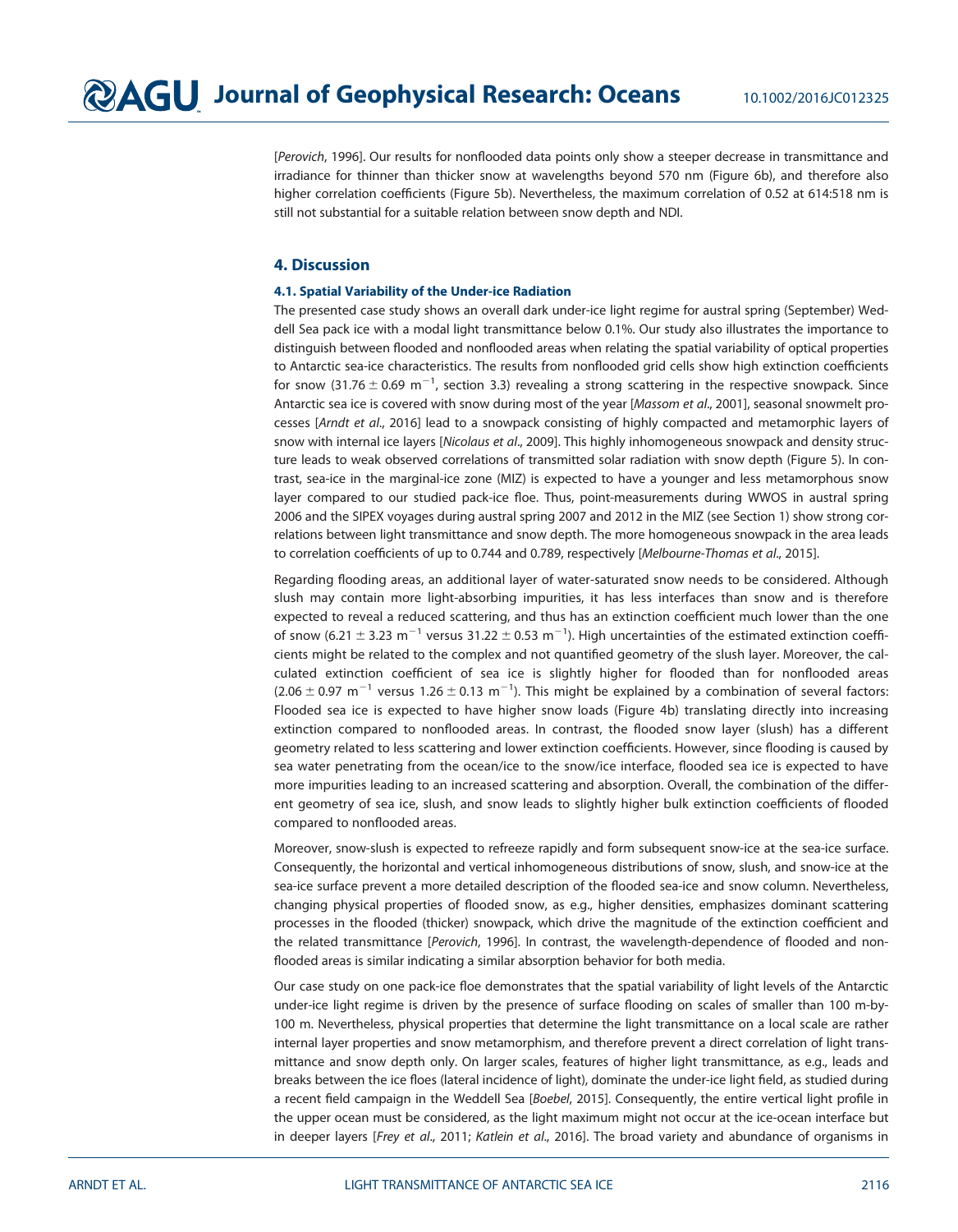the ice-covered Southern Ocean also supports the notion of sufficient light availability in the upper ocean [Taylor et al., 2013].

To quantify relations of physical properties of the snowpack and underlying sea ice, more studies of the under-ice light field are necessary, not only in the pack ice but also in the marginal sea-ice zone. The latter is expected to reveal different relationships between surface properties and the light regime in the upper ocean, compared to the (inner) pack ice.

# 4.2. Comparison to Arctic Light Transmittance

Arctic and Antarctic sea-ice areas are known as being rather different—not only regarding their opposing evolution in sea-ice extent during the last decades [Stammerjohn et al., 2012] but particularly in their distinctly different dominant surface properties in spring and summer. Snow on Arctic sea ice melts during the spring-summer transition [Markus et al., 2009], leading to a subsequently widespread ponding of the sea-ice surface [Rösel and Kaleschke, 2012; Webster et al., 2015]. In contrast, snow on Antarctic sea ice persists yearround [Massom et al., 2001] with diurnal freeze-thaw cycles at the snow surface modifying the physical properties of the entire snowpack [Willmes et al., 2009; Arndt et al., 2016], most evident by the formation of ice lenses and superimposed ice at the snow/ice interface [Nicolaus et al., 2009]. A main difference between the snow cover in both hemispheres results from the different dominant ablation processes. Arctic snow is dominated by snow melt resulting in the formation of melt ponds and from liquid water, while sublimation on Antarctic sea ice removes most snow as water vapor into the atmosphere [Nicolaus et al., 2006]. Thicker snow and thinner ice in the Antarctic as compared to Arctic sea ice, result in widespread surface-flooding of Antarctic sea ice which can affect about 15–30% of the Antarctic sea-ice zone [Arrigo, 2014 and citations therein]. Flooding is rather rare in the Arctic.

The high cover of Arctic sea ice with seasonal melt ponds causes not only the high amount of transmitted solar radiation during summer [Arndt and Nicolaus, 2014; Hudson et al., 2013; Nicolaus et al., 2012] but also drives the spatial variability of the under-ice light field on scales smaller 1000 m<sup>2</sup> [Katlein et al., 2015]. While the transmittance of bare first-year (multiyear) ice reaches 4 (1)% during Arctic summer, it increases for ponded first-year (multi-year) ice up to 22 (15)% [Arndt and Nicolaus, 2014; Nicolaus et al., 2012]. Considering larger areas, Katlein et al. [2015] describe variations in sea-ice thickness as indicator for the variability in the Arctic light transmission. In contrast, the present study indicates that snow depth and flooding are key variables controlling the magnitude and spatial distribution of the Antarctic under-ice light field on scales smaller than 10000  $m^2$ . .

Our results suggest that, due to the highly heterogeneous quality of the snowpack, the impact of snow depth on the Antarctic under-ice light field cannot be extrapolated to larger scales without additional in situ information. Instead, a future Antarctic-wide upscaling of light transmittance will need to consider the history and thus former melt processes of the snowpack in every single grid cell. This may then allow an estimate of internal physical properties as well as the quantification of, e.g., metamorphous snow layers and ice lenses [Arndt et al., 2016]. To account for seasonal changes in the Antarctic snowpack, local observations from autonomous systems, as e.g., snow or ice-mass balance buoys, can be used [Maksym et al., 2012]. The annual cycle of processes at the snow/ice interface, as e.g., surface flooding, snow-ice formation, or superimposed ice formation, can be derived from radar backscatter data [Haas, 2001], since comprehensive field observations are not feasible. Recent studies on snow depth and ice thickness observations from radar and passive microwave sensors allow for an additional Antarctic-wide estimation of sea-ice freeboard and related quantification of sea-ice surface flooding [Kern and Ozsoy-Çiçek, 2016; Kern et al., 2016]. In contrast, the distinct seasonal cycle of Arctic surface properties and more homogeneous vertical snowpack properties allow the parameterization of Arctic-wide light transmittance during all seasons [Arndt and Nicolaus, 2014].

# 5. Conclusions

This case study presents first measurements of the spatial variability of under-ice light transmission connected to measurements of spatially varying surface properties of an Antarctic pack ice floe. An improved understanding of optical properties of Antarctic sea ice and the quantification of light penetrating through sea ice into the upper ocean are needed to further understanding of the timing and amount of interior seaice melt (sea-ice mass balance) as well as under-ice ecosystem dynamics.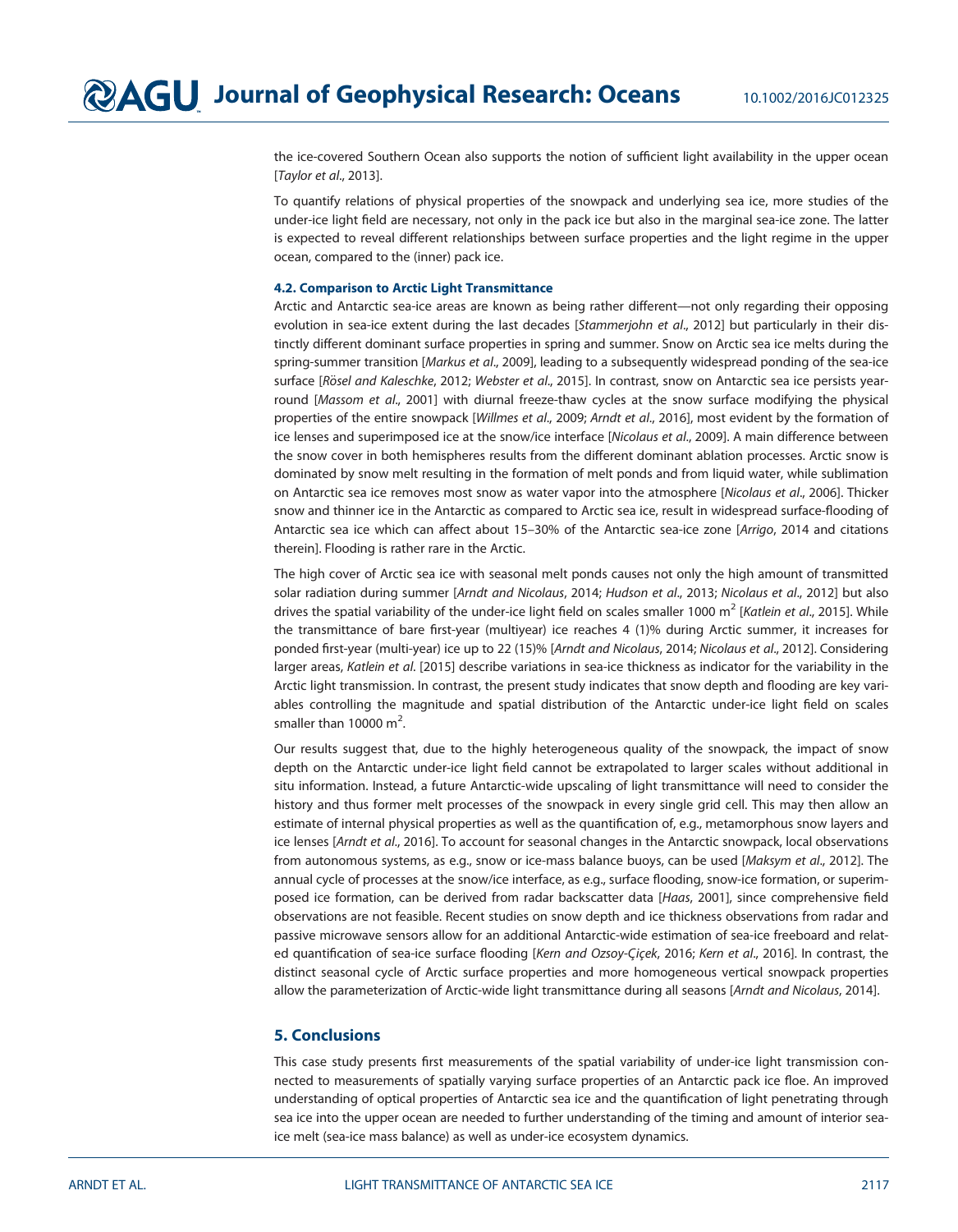Even though the amount of light transmission through Antarctic sea ice is low (<0.1%) during austral spring, we were able to identify key processes determining the spatial variation of the under-ice light field. While the distinction between flooded and nonflooded sea-ice regimes dominates the spatial scales of under-ice variability for areas smaller than 100 m-by-100 m, a distinct relation between Antarctic surface properties and the under-ice light field appears not feasible. Although the strong scattering of the thicker snowpack in flooded areas yields a higher attenuation, the dominant heterogeneous snowpack prevents the description of optical properties as a function of snow depth only. In contrast, the Arctic under-ice light field can be directly quantified from sea-ice properties, e.g., sea-ice type and melt pond coverage [Hudson] et al., 2013; Katlein et al., 2015; Nicolaus et al., 2012]. Combining surface properties with Arctic-wide remote sensing data, has allowed upscaling of the under-ice light regime for all seasons [Arndt and Nicolaus, 2014]. Performing a similar upscaling for Antarctic sea ice requires a more extensive approach. First, an analysis of the temporal evolution of the snowpack from microwave remote sensing observations is needed [Arndt] et al., 2016; Haas, 2001]. This would allow for a better quantification of the amount of metamorphous snow layers and ice lenses in the prevalent snowpack. Second, we suggest a more detailed analysis of the vertical snow structure associated with light transmission measurements for future field work. The combination of sea-ice thickness, snow depth, and its stratigraphy with under-ice solar radiation measurements will contribute to a better understanding of snow/ice interface processes which, according to our study, will be key to understand transmission and for potential Antarctic-wide upscaling approaches of the under-ice light.

#### Acknowledgments

We gratefully acknowledge the support of the cruise leader Bettina Meyer, all involved scientists, and the captain and crew of R/V Polarstern during expedition ANT-29/7 (PS81) and our ice camp operations. We thank the Australian Antarctic Division's science technical support team for instrumenting, and the PS81 ship-board Australian sea-ice team for their help in operating, the ROV. We thank Christian Haas for discussions and comments improving the manuscript. We thank the graduate school POLMAR for granting an outgoing scholarship, which supported the manuscript preparation and writing. This study was funded by the Helmholtz Alliance ''Remote Sensing and Earth System Dynamics'' (HA-310) and the Alfred-Wegener-Institut Helmholtz-Zentrum für Polarund Meeresforschung. This project was also supported by Australian Antarctic Science project 4073 and by the Australian Government's Cooperative Research Centres Programme through the Antarctic Climate and Ecosystems Cooperative Research Centre (ACE CRC). Optical, sea-ice thickness, and snow depth data are available at [https://doi.pangaea.de/10.1594/PAN-](https://doi.pangaea.de/10.1594/PANGAEA.870706)[GAEA.870706](https://doi.pangaea.de/10.1594/PANGAEA.870706).

# **References**

- Arndt, S., and M. Nicolaus (2014), Seasonal cycle and long-term trend of solar energy fluxes through Arctic sea ice, Cryosphere, 8(6), 2219-2233, doi:[10.5194/tc-8-2219-2014.](http://dx.doi.org/10.5194/tc-8-2219-2014)
- Arndt, S., S. Willmes, W. Dierking, and M. Nicolaus (2016), Timing and regional patterns of snowmelt on Antarctic sea ice from passive microwave satellite observations, J. Geophys. Res. Oceans, 121, 5916–5930, doi:[10.1002/2015JC011504](http://dx.doi.org/10.1002/2015JC011504).
- Arrigo, K. R. (2014), Sea ice ecosystems, Annu. Rev. Mar. Sci., 6, 439–467, doi[:10.1146/annurev-ma-7-120414-100001.](http://dx.doi.org/10.1146/annurev-ma-7-120414-100001)
- Arrigo, K. R., et al. (2012), Massive phytoplankton blooms under arctic sea ice, Science, 336(6087), 1408–1408, doi:[10.1126/science.1215065.](http://dx.doi.org/10.1126/science.1215065) Belzile, C., S. C. Johannessen, M. Gosselin, S. Demers, and W. L. Miller (2000), Ultraviolet attenuation by dissolved and particulate constitu-
- ents of first-year ice during late spring in an Arctic polynya, Limnol. Oceanogr., 45(6), 1265–1273, doi:[10.4319/lo.2000.45.6.1265.](http://dx.doi.org/10.4319/lo.2000.45.6.1265) Boebel, O. (2015), The Expedition PS89 of the Research Vessel POLARSTERN to the Weddell Sea in 2014/2015, in Berichte zur Polar-und Meeresforschung = Reports On Polar and Marine Research, vol. 689, Alfred Wegener Institute for Polar and Marine Research, Bremerha-
- ven, Germany. Brandt, R. E., S. G. Warren, A. P. Worby, and T. C. Grenfell (2005), Surface albedo of the Antarctic sea ice zone, J. Clim., 18(17), 3606-3622, doi[:10.1175/jcli3489.1.](http://dx.doi.org/10.1175/jcli3489.1)
- Campbell, K., C. J. Mundy, D. G. Barber, and M. Gosselin (2015), Characterizing the sea ice algae chlorophyll a-snow depth relationship over Arctic spring melt using transmitted irradiance, J Mar. Syst, 147, 76–84, doi[:10.1016/j.jmarsys.2014.01.008.](http://dx.doi.org/10.1016/j.jmarsys.2014.01.008)
- Eicken, H., M. A. Lange, H. W. Hubberten, and P. Wadhams (1994), Characteristics and distribution patterns of snow and meteoric ice in the Weddell Sea and their contribution to the mass balance of sea ice, Ann. Geophys., 12(1), 80–93, doi:[10.1007/s00585-994-0080-x.](http://dx.doi.org/10.1007/s00585-994-0080-x)

Ficek, D., S. Kaczmarek, J. Ston-Egiert, B. Wozniak, R. Majchrowski, and J. Dera (2004), Spectra of light absorption by phytoplankton pigments in the Baltic; conclusions to be drawn from a Gaussian analysis of empirical data, Oceanologia, 46(4), 533–555.

- Frey, K. E., D. K. Perovich, and B. Light (2011), The spatial distribution of solar radiation under a melting Arctic sea ice cover, Geophys. Res. Lett., 38, L22501, doi:[10.1029/2011GL049421](http://dx.doi.org/10.1029/2011GL049421).
- Fritsen, C. H., E. D. Wirthlin, D. K. Momberg, M. J. Lewis, and S. F. Ackley (2011), Bio-optical properties of Antarctic pack ice in the early austral spring, Deep Sea Res., Part II, 58(9-10), 1052–1061, doi[:10.1016/j.dsr2.2010.10.028.](http://dx.doi.org/10.1016/j.dsr2.2010.10.028)
- Grenfell, T. C., and G. A. Maykut (1977), The optical properties of ice and snow in the Arctic Basin, J. Glaciol., 18(80), 445-463, doi:[10.3198/](http://dx.doi.org/10.3198/1977JoG18-80-445-463) [1977JoG18-80-445-463.](http://dx.doi.org/10.3198/1977JoG18-80-445-463)
- Haas, C. (2001), The seasonal cycle of ERS scatterometer signatures over perennial Antarctic sea ice and associated surface ice properties and processes, Ann. Glaciol., 33, 69–73, doi:[10.3189/172756401781818301.](http://dx.doi.org/10.3189/172756401781818301)
- Haas, C., D. N. Thomas, and J. Bareiss (2001), Surface properties and processes of perennial Antarctic sea ice in summer, J. Glaciol., 47(159), 613–625, doi[:10.3189/172756501781831864.](http://dx.doi.org/10.3189/172756501781831864)
- Hudson, S. R., M. A. Granskog, A. Sundfjord, A. Randelhoff, A. H. H. Renner, and D. V. Divine (2013), Energy budget of first-year Arctic sea ice in advanced stages of melt, Geophys. Res. Lett., 40, 2679–2683, doi[:10.1002/grl.50517](http://dx.doi.org/10.1002/grl.50517).
- Hunkeler, P. A., S. Hendricks, M. Hoppmann, S. Paul, and R. Gerdes (2015), Towards an estimation of sub-sea-ice platelet-layer volume with multi-frequency electromagnetic induction sounding, Ann. Glaciol., 56(69), 137–146.
- Hunkeler, P. A., S. Hendricks, M. Hoppmann, C. G. Farquharson, T. Kalscheuer, M. Grab, M. S. Kaufmann, L. Rabenstein, and R. Gerdes (2016), Improved 1D inversions for sea ice thickness and conductivity from electromagnetic induction data: Inclusion of nonlinearities caused by passive bucking, Geophysics, 81(1), Wa45–Wa58, doi[:10.1190/geo2015-0130.1](http://dx.doi.org/10.1190/geo2015-0130.1).
- Katlein, C., et al. (2015), Influence of ice thickness and surface properties on light transmission through Arctic sea ice, J. Geophys. Res. Oceans, 120, 5932–5944, doi:[10.1002/2015JC010914](http://dx.doi.org/10.1002/2015JC010914).
- Katlein, C., D. K. Perovich, and M. Nicolaus (2016), Geometric Effects of an Inhomogeneous Sea Ice Cover on the under Ice Light Field, Front. Earth Sci., 4, 6.
- Kern, S., and B. Ozsoy-Çiçek (2016), Satellite remote sensing of snow depth on Antarctic Sea Ice: An inter-comparison of two empirical approaches, Remote Sens., 8(6), 450, doi:[10.3390/rs8060450.](http://dx.doi.org/10.3390/rs8060450)
- Kern, S., B. Ozsoy-Cicek, and A. P. Worby (2016), Antarctic Sea-Ice Thickness Retrieval from ICESat: Inter-Comparison of Different Approaches, Remote Sens., 8(7), 538, doi[:10.3390/rs8070538.](http://dx.doi.org/10.3390/rs8070538)
- Knight, C. A. (1988), Formation of slush on floating ice, Cold Reg. Sci. Technol., 15(1), 33-38.